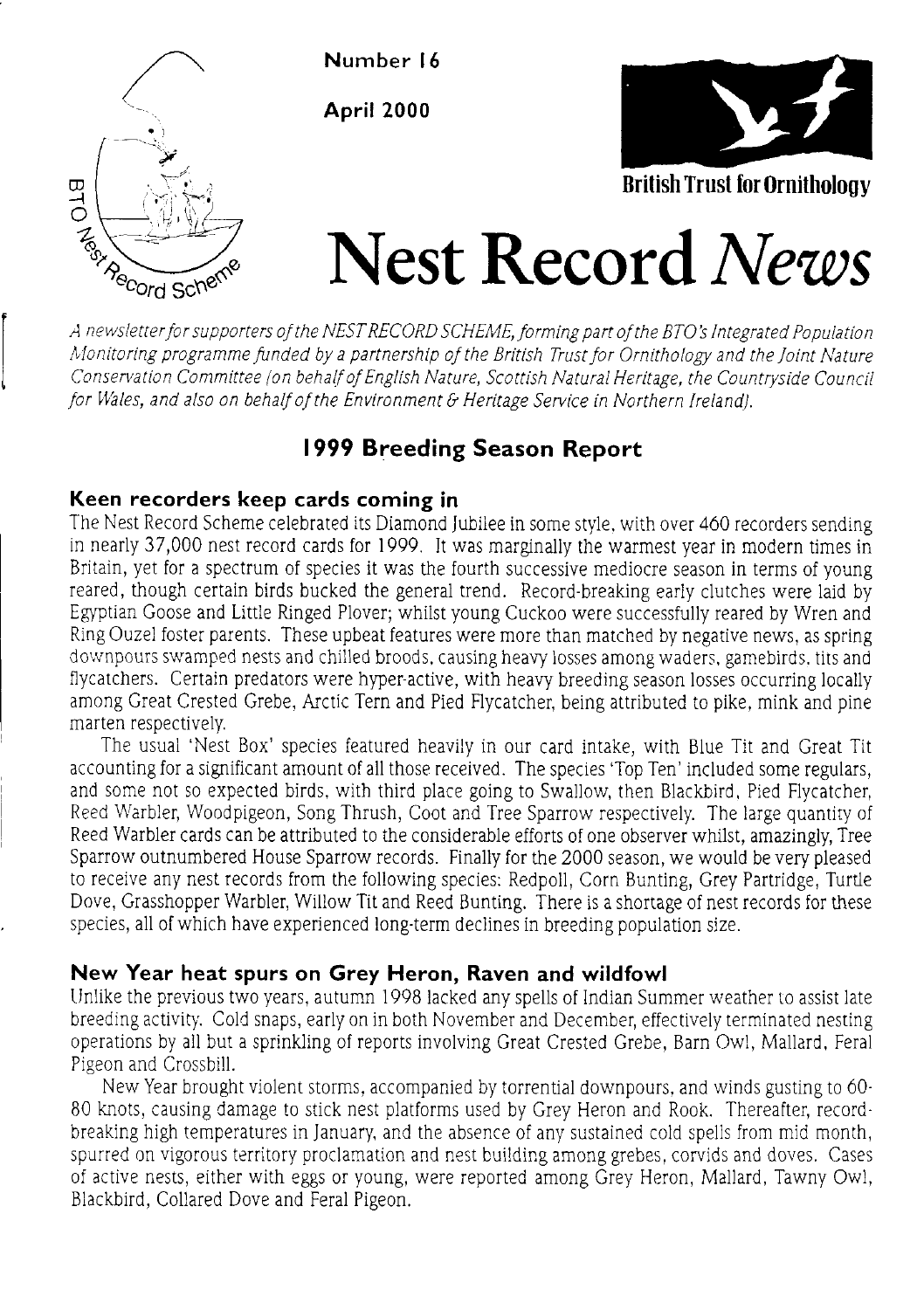A north-westerly airstream dominated throughout February over much of Britain, bringing a generally pleasant blend of sunny intervals and wintry showers. By the month's end, 16 species had been noted with active nests, including Blackbird, Song Thrush. Mallard and doves with free-flying broods. More unusual, were those instances of egg-laying by Mistle Thrush and Robin, whilst Scotland was less fortunate, as arctic winds brought the heaviest snowfall for quarter of a century in parts, checking premature breeding intent. Nonetheless, most of southern and lowland Britain survived yet another essentially snow-free winter. Not surprisingly, nest recorders reported populations of resident Wren. Dunnock, Robin, Blackbird and Chaffinch at high levels and key pockets of breeding Woodlark, Stonechat, Cetti's Warbler and Dartford Warbler were at their most promising status for more than a decade.

## Mid March warmth aids breeding residents and pioneer migrants alike

March roared in like the proverbial lion, raw northwesterly gales hitting breeding operations by opennesting waterfowl, doves and small passerines. Thereafter, temperatures climbed quickly as settled high pressure built, further enhancing recent trends towards earlier egg-laving. Mid month temperatures reached 22C in the south-east, accompanied by mild showers, triggering a spate of nest-building by Magpie, Carrion Crow, Starling and Chaffinch, while clutches were started by Mute Swan, Cormorant, Peregrine, Grey Wagtail and Woodlark. High pressure intensified over the final week, generating a genuine 'spring-like' feel to conditions as values again topped 22C on the 31<sup>st</sup>. This favoured a further boost in egg-laying, involving Lapwing, Stonechat and House Sparrow. April blew hot and cold in a typical unsettled blustery fashion. Nonetheless, the mildest April since 1987 helped early nesting activity amongst certain seabirds, waders, owls and passerines. Mid month, a bitterly cold spell caused temperatures to drop to -7C, and hail to southern parts. Chilled clutches and moribund broods were reported among Rook, Lapwing, wagtails and thrushes. A winter legacy of heavy rains however, created fresh wetland habitats, attracting extra pairs of grebes and wildfowl to breed.

#### Heavy late spring rains hit tits and Pied **Flycatchers**

May flattered to deceive. Winds regularly from the southern sector, and daily temperatures 2 to 2.5C above the norm (a cool North Scotland excepted), produced the warmest May since 1964. Initially, conditions helped many species to raise bumper broods, whilst Little Grebe, Blackbird, Robin, Dipper and Starling were soon found incubating second clutches. Following a delay in migrants caused by adverse, unsettled cyclonic weather in the Mediterranean Region, warm, 'summer-like' episodes in mid May saw the bulk of summer visitors flooding back to favoured breeding haunts. CBC, BBS, ringers and Nest Recorders alike, noted encouragingly high numbers of most hirundines, Swift, Wheatear and Sedge Warbler: also a further boost for the recently depleted Lesser Whitethroat population, though numbers of both Chiffchaff and Willow Warbler were somewhat depressed. Gales battered north-western districts in mid May and, in tandem with high spring tides, badly affected some key coastal seabird and shorebird nesting populations. Finally during the last week, cooler blustery conditions, accompanied. by torrential downpours created havoc amidst nestbox-using and ground-nesting species.

#### Changeable June brings mixed blessings for common and scarce birds

A 'hotch-potch' of unsettled weather dogged a 'Far from Flaming' June, nominally the coolest since 1991, variously helping and hindering different species. Persistent cloud cover, combined with low daytime temperatures, contributed towards modest to low success rates amongst Skylark, pipits, chats, Chaffinch, Nightingale, leaf and scrub warblers. Damp, windy weather, accompanied at times by hail over the first eight days of June. further reduced supplies of invertebrate food at a critical time. Various tits, Pied Flycatcher and Redstart endured substantial brood losses, though Nuthatch and Great Spotted Woodpecker were effected to a lesser extent. In all, regular rains meant another damp month, though the elements were never as damaging for most nesting birds as June 1998. Following initial losses in spate situations. amongst wildfowl and wetland passerines, many divers, grebes, diving duck, rails, acrocephalus warblers and Reed Bunting gained from sustained water tables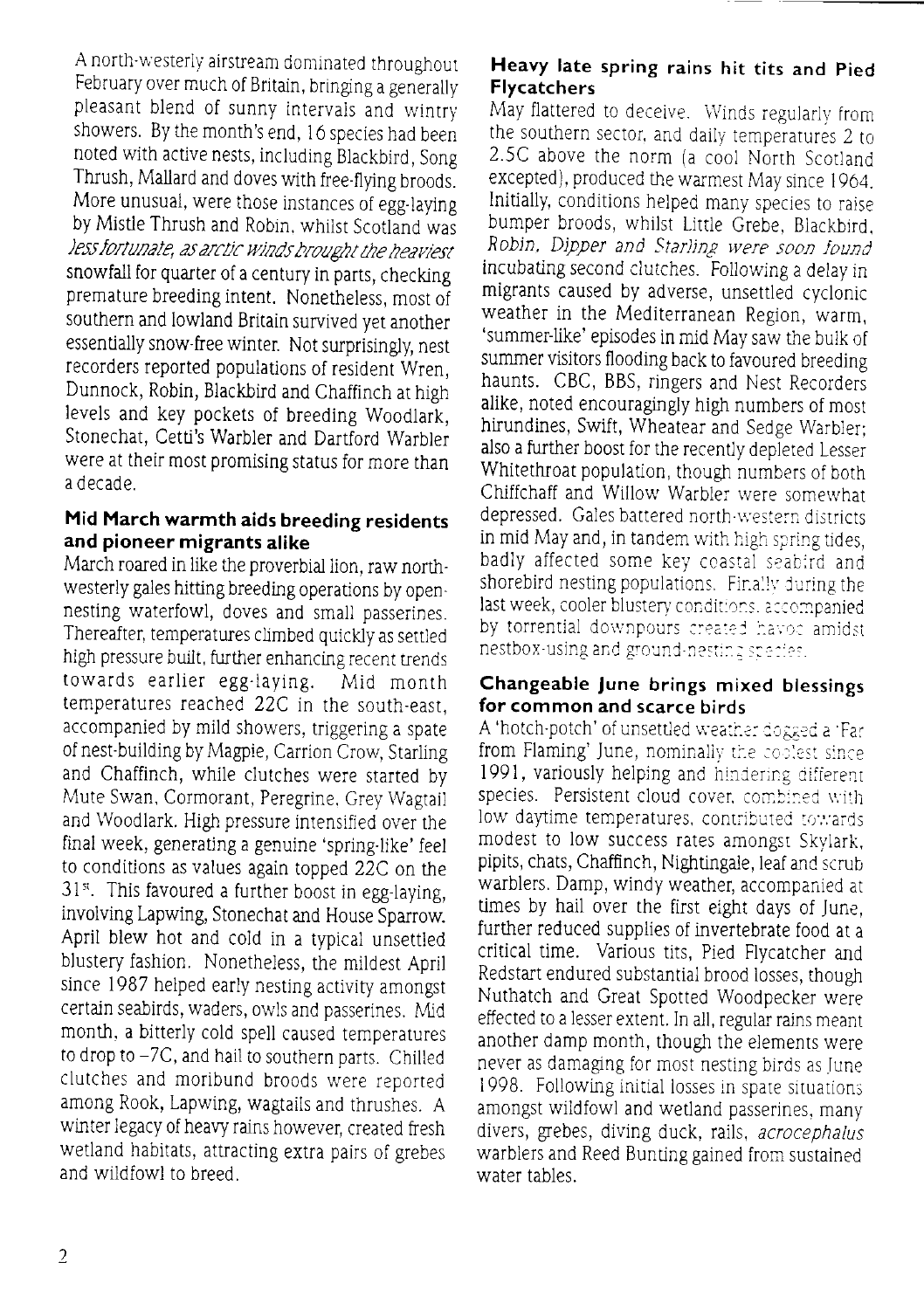Interludes of higher pressure in mid June and glorious summer heat on  $25<sup>th</sup>$  and  $26<sup>th</sup>$ , when the mercury topped 24C, provided a welcome respite for diurnal raptors and owls. The resurgent Red Kite population reached 300 breeding pairs and the Sea Eagle recovery continued, with  $18$  territory holding pairs yielding 11 free-flying eaglets. Osprey numbers continued to increase, with some pairs using pylon nest sites and Marsh Harrier occupied fiesh sites, though productivity overall was reduced. Red and Black Grouse over-wintered well, but enjoyed only a modest breeding season, especially in Scotland where Capercaillie endured another disastrous year. The Corncrake recovery stuttered slightly, although breeding was confirmed on the Isle of Man after an absence of 11 years, but sadly, rain-battered Lapwing and Curlew had vacated some upland and coastal sites before June was out.

#### Scorching July a timely bonus for some warblers, hirundines and finches

Temperatures in early July quickly soared and were maintained at a summer-like 26-28C countrywide, resulting in the hottest July since 1995. Sticky, often oppressive heat initially boosted supplies of aquatic, aerial and soil invertebrate foods. Great Crested Grebe, Little Ringed Plover, Stone Curlew, Nightiar, Wren, Robin and Woodlark reared second broods and the buoyant Hobby population thrived. with some pairs fledging three young. Eventually, parched habitats and reduced water levels, created less favourable breeding situations, as most regions received just one-third of their expected monthly rainfall. For many waterfowl, thrushes, warblers, wagtails and sparrows the season faded some-what, compounded in early August as sticky heat saw temperatures top 33C on the 3'd.

The following weeks brought disruptive downpours, with localised flooding, further degrading conditions for nesting, but not before some Barn Owl, House Martin, Linnet, Greenfinch and Com Bunting were able to tend or raise second broods. Breeding activity generally remained at a low level but glorious spells of lndian Summer warmth in September and October helped Swallow, Stock Dove, Collared Dove, Feral Pigeon and House Sparrow to rear triple sets of young. In all, though far fiom a memorable year for many of the UK's birds, conditions in1999 helped to erase memories of tie dismal spring and summer of 1998, for certain species the least productive of ihe decade.

## Staff Changes

In September  $1999$ . Mike Raven was appointed to the position of Assistant Nest Records Officer, after his predecessor Caroline Dudley left for pastures new, having given many years of dedicated service to the Nest Record Scheme. Her superb meticulous approach and dedication helped increase the computerisation of the NRS enormously and she always provided a very friendly and helpful contact for nest recorders Over the past l2 years. We wish her every success for the future. Mike has come from the RSPB via the Little Tern Colony at Great Yarmouth and Pulborough Brooks Nature Reserve in Sussex respectively, having previously had a working background in computers. He is also a mad keen birdwatcher and ornithologist and is very much looking forward to helping the Nest Record Scheme develop further in the future.

# Moving from Cards to Computers

The drive towards using computers for submitting nest records is finaliy underway with the creation of the new, 'lntegrated Population Monitoring Reporter' (IPMR) system, written by volunteer Mark Cubit, and presently in jts final stages of development. This will enable nest recorders to enter their valuable observations directly onto computer, instead of having to fill out cards. The records will then be sent on disk to the BTO, enabling us t0 instantly use them for that year. FOr some of our more keen nest recorders, itwill enable them to keep their own permanent record of all their hard work, and will also allow the BTO to direct scarce resources away from having to send large quantities of cards to commercial companies for data input. Obviously the majority of nest records will still be received on card for several years to come, however it is hoped that IPMR will prove a useful tool and time-saver for both nest recorders and the BTo alike.

Contacts : Dr Humphrey Crick heads up the NRS, leads on data analysis and can advise potential analysts on methodology: Mike Raven is the main point of contact for nest recorders and manages the NRS data archive; David Glue summarises the progress of each season as it happens, for articles in BTO News and elsewhere.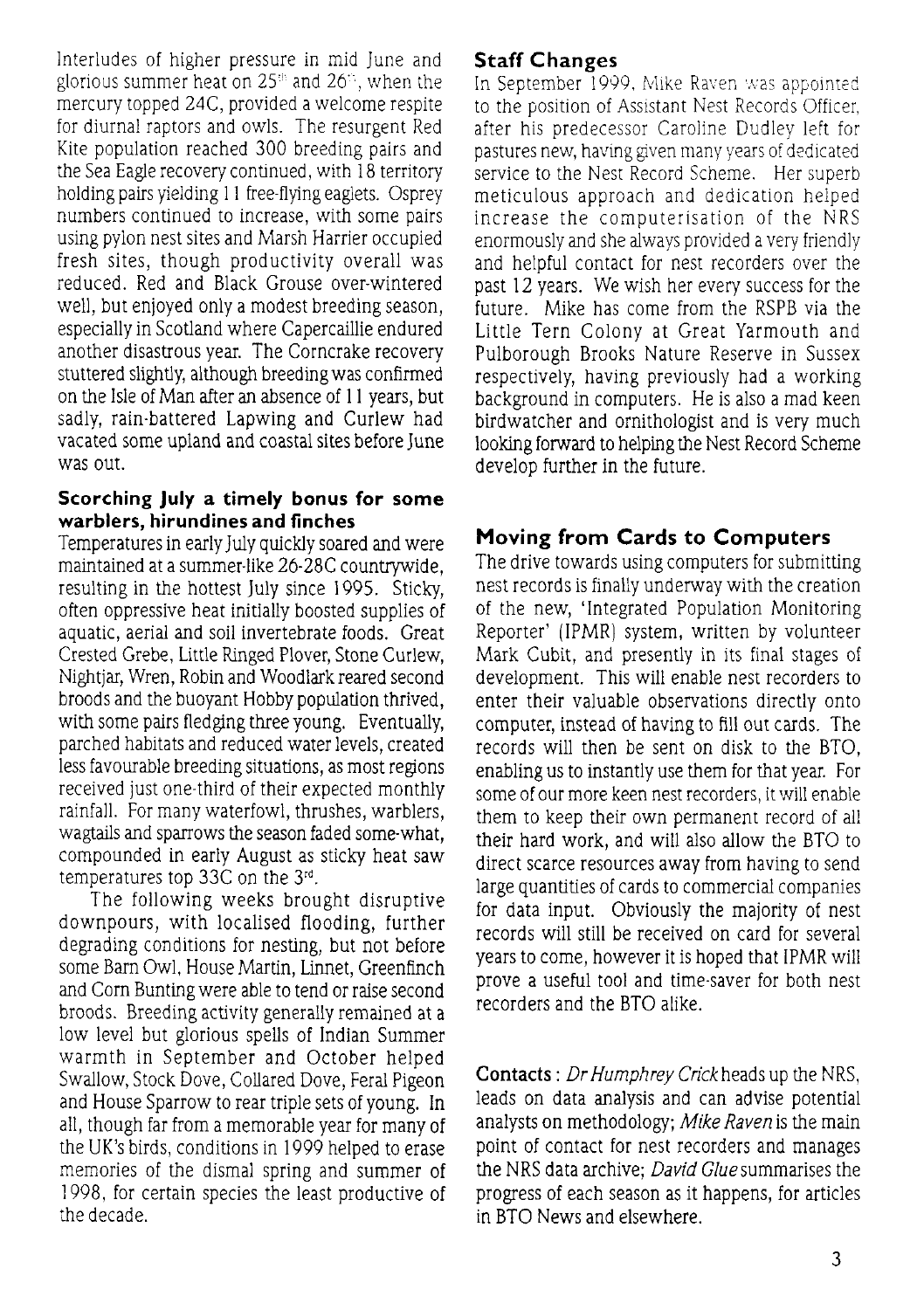| Totals for Nest Record Scheme from Pre-1998 to 1999 |            |          |                 |                |
|-----------------------------------------------------|------------|----------|-----------------|----------------|
| <b>SPECIES</b>                                      | Pre-98     | 1998     | 1999            | TOTAL          |
| <b>Red-throated Diver</b>                           | 2,238      | 7        | 74              | 2,319          |
| Black-throated Diver                                | 197        | 5        | 5               | 207            |
| Little Grebe                                        | 2.158      | 79       | 68              | 2,305          |
| Pied-billed Grebe                                   | 1          |          |                 |                |
| Great Crested Grebe                                 | 3,289      | 152      | 92              | 3,533          |
| Red-necked Grebe                                    | 1          |          |                 | 1              |
| Slavonian Grebe                                     | 181        |          | 1               | 182            |
| Black-necked Grebe                                  | 30         |          |                 | 30<br>6,101    |
| Fulmar                                              | 5,497      | 336      | 268<br>48       | 336            |
| Manx Shearwater                                     | 227        | 61<br>11 | 7               | 88             |
| Storm Petrel                                        | 70         |          |                 | $\overline{7}$ |
| Leach's Petrel                                      | 33         |          |                 | 33             |
| Gannet                                              | 1,700      | 101      | 105             | 1,906          |
| Cormorant<br><b>Shag</b>                            | 8,517      | 905      | 1,558           | 10,980         |
| Bittern                                             | 27         | 11       |                 | 38             |
| Little Bittern                                      | 1          |          |                 | -1             |
| Grey Heron                                          | 5,332      | 618      | 339             | 6,289          |
| Night Heron                                         | 3          |          |                 | 3              |
| Spoonbill                                           | 2          |          |                 | 2              |
| Mute Swan                                           | 5,249      | 200      | 154             | 5,603          |
| Whooper swan                                        | 9          | I        | 3               | 13             |
| Bar-headed Goose                                    | 1          | 1        | 1               | 3              |
| Greylag Goose                                       | 608        | 8        | 29              | 645            |
| Snow Goose                                          | 8          |          |                 | 8              |
| Canada Goose                                        | 3,222      | 175      | 130             | 3,527          |
| Barnacle Goose                                      | 22         | 10       | 4               | 36             |
| Egyptian Goose                                      | 57         | 14       | $\overline{11}$ | 82             |
| Shelduck                                            | 295        | 10       | 7<br>19         | 312<br>414     |
| Mandarin                                            | 376        | 19<br>11 | 6               | 183            |
| Wigeon                                              | 166<br>121 | 10       | 6               | 137            |
| Gadwall<br>Teal                                     | 220        | 4        |                 | 224            |
| Mallard                                             | 8,069      | 232      | 144             | 8,445          |
| Garganey                                            | 9          |          |                 | 9              |
| Pintail                                             | 23         |          | $\cdot$         | 23             |
| Shoveler                                            | 159        | 5        | 10              | 174            |
| Pochard                                             | 136        | 6        | 6               | 148            |
| Tufted Duck                                         | 1,166      | 20       | 32              | 1,218          |
| Scaup                                               | 1          |          |                 | 1              |
| Eider                                               | 4,546      | 769      | 778             | 6,093<br>43    |
| Common Scoter                                       | 42         | 1        | 3               | 211            |
| Goldeneye                                           | 194<br>267 | 14<br>3  | 5               | 275            |
| Red-breasted Merganser<br>Goosander                 | 277        | 6        | $\overline{c}$  | 285            |
| Ruddy Duck                                          | 112        | 10       | 16              | 138            |
| Honey Buzzard                                       | 24         | 6        | 10              | 40             |
| Red Kite                                            | 28         | 5        | 9               | 42             |
| Marsh Harrier                                       | 48         | 6        | 5               | 59             |
| Hen Harrier                                         | 1,455      | 62       | 41              | 1,558          |
| Montagu's Harrier                                   | 53         |          |                 | 53             |
| Goshawk                                             | 574        | 52       | 54              | 680            |
| Sparrowhawk                                         | 5,013      | 107      | 67              | 5,187          |
| <b>Buzzard</b>                                      | 4,776      | 216      | 219             | 5,211          |
| Golden Eagle                                        | 466        | 16       | 16              | 498            |
| Osprey                                              | 60         | 7        | 4               | 71             |
| Kestrel                                             | 6,571      | 235      | 189             | 6,995          |
| Merlin                                              | 2,899      | 156      | 147             | 3,202          |
| Hobby                                               | 598        | 43       | 61              | 702            |
| Peregrine                                           | 2,344      | 106      | 77              | 2,527          |

 $\overline{\phantom{a}}$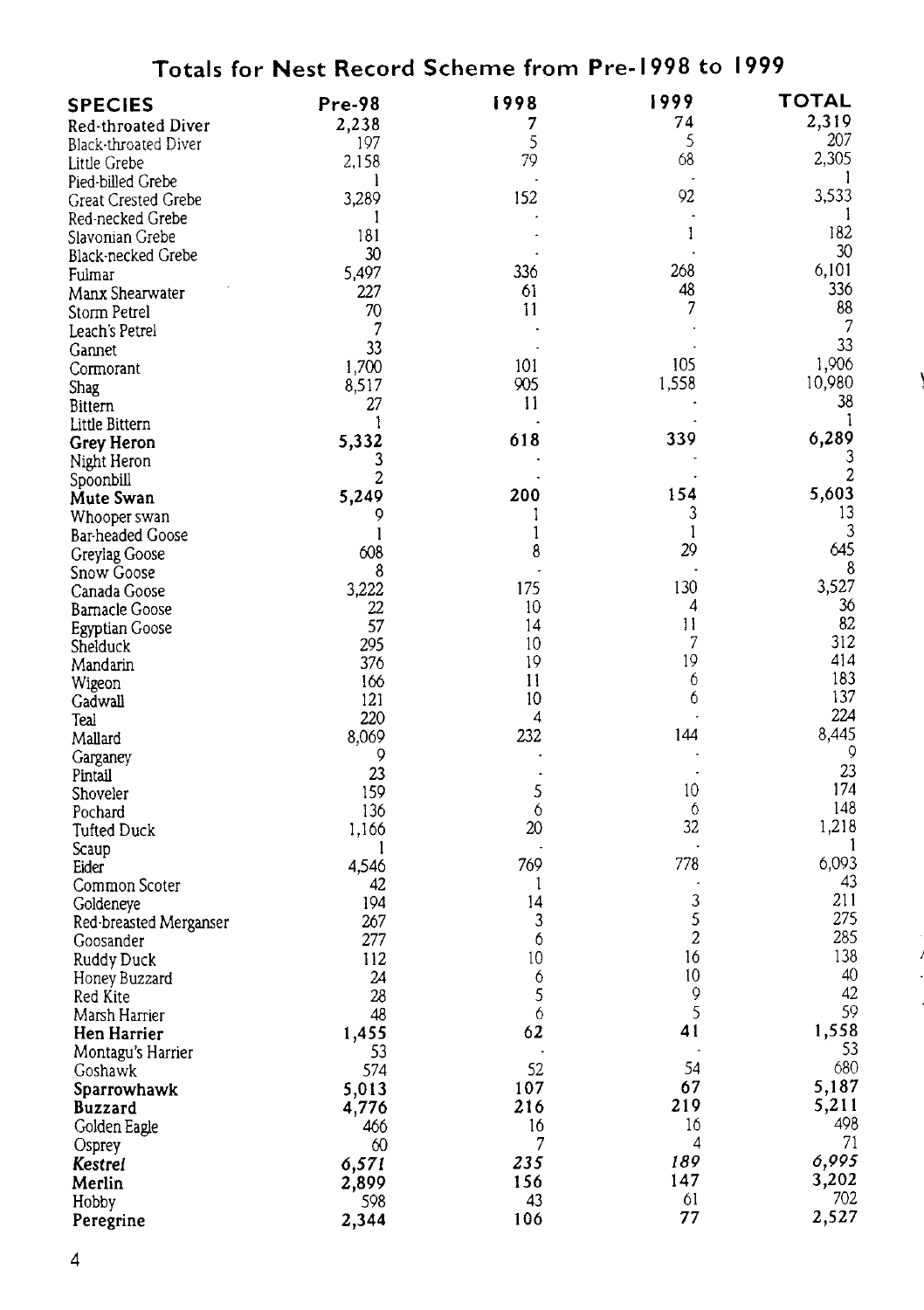| <b>SPECIES</b>               | Pre-98       | 1998    | 1999                 | TOTAL          |
|------------------------------|--------------|---------|----------------------|----------------|
| Red Grouse                   | 817          | 14      | 5                    | 836.           |
| Ptarmigan                    | 131          |         |                      | 131            |
| Black Grouse                 | 71           | 2       | 4                    | 77             |
| Capercaillie                 | 80           | $\cdot$ | 2                    | 82             |
| Red-legged Partridge         | 451          | 5       | 4                    | 460            |
| Chukar                       | $\mathbf{1}$ |         | $\ddot{\phantom{a}}$ | -1             |
| Grey Partridge               | 822          | 12      | 7                    | 841            |
| Ouail                        | 14           |         |                      | 4              |
| Pheasant                     | 2,067        | 41      | 25                   | 2,133          |
| Golden Pheasant              | 6            |         |                      | 6              |
| Lady Amherst's Pheasant      | 1            |         | $\cdot$              | -1             |
| Water Rail                   | 82           | 4       | 1                    | 87             |
| Corncrake                    | 30           |         |                      | 30             |
| Moorhen                      | 20,728       | 566     | 412                  | 21,706         |
| Coot                         | 15,117       | 669     | 554                  | 16,340         |
| Oystercatcher                | 14,121       | 711     | 361                  | 15,193         |
| <b>Black-winged Stilt</b>    | 2            |         |                      | 2              |
| Avocet                       | 544          | 39      | 26                   | 609            |
| Stone Curlew                 | 430          |         |                      | 430            |
| Little Ringed Plover         | 1,855        | 76      | 87                   | 2,018          |
| <b>Ringed Plover</b>         | 8,508        | 421     | 149                  | 9,078          |
| Kentish Plover               | 19           |         |                      | 19             |
| Dotterel                     | 251          |         |                      | 251            |
| Golden Plover                | 841          | 21      | 5                    | 867            |
| Lapwing                      | 22,974       | 1,278   | 498                  | 24,750         |
| Temmick's Stint              | 1            |         |                      | 1              |
| Purple Sandpiper<br>Dunlin   | 4            |         |                      | 4              |
| Ruff                         | 545          | 5       | 1                    | 551            |
| Snipe                        | 4            |         |                      | 4              |
| Woodcock                     | 1,612<br>620 | 79      | 23                   | 1,714          |
| Black-tailed Godwit          | 20           | 8<br>10 | 6                    | 634            |
| Whimbrel                     | 60           |         |                      | 30             |
| Curlew                       | 2,772        | 126     | 30                   | 60             |
| Redshank                     | 2,417        | 88      | 92                   | 2,928<br>2,597 |
| Greenshank                   | 159          |         |                      | 159            |
| Wood Sandpiper               | 2            |         |                      | 2              |
| Common Sandpiper             | 1,431        | 30      | 20                   | 1,481          |
| Red-necked Phalarope         | 167          |         |                      | 167            |
| Arctic Skua                  | 357          | 4       |                      | 361            |
| Great Skua                   | 397          | 3       |                      | 400            |
| Little Gull                  | 3            |         |                      | 3              |
| Black-headed Gull            | 9,511        | 50      | 45                   | 9,606          |
| Mediterranean Gull           | 6            | 1       |                      |                |
| Common Gull                  | 4,554        | 457     | 146                  | 5,157          |
| Lesser Black-backed Gull     | 1,280        | 45      | 3,246                | 4,571          |
| Herring Gull                 | 5,744        | 212     | 971                  | 6,927          |
| Great Black-backed Gull      | 2,381        | 275     | 763                  | 3,419          |
| Kittiwake                    | 10.574       | 1,009   | 969                  | 12,552         |
| Lesser Crested Tern          | 5            |         |                      | 5              |
| Sandwich Tern                | 1,813        |         |                      | 1,813          |
| Roseate Tern                 | 726          |         |                      | 726            |
| Common Tern                  | 5,671        | 235     | 373                  | 6,279          |
| Arctic Tern                  | 7,704        | 763     | 429                  | 8,896          |
| Little Tern                  | 5,103        | 273     | 172                  | 5,548          |
| Guillemot                    | 1,110        |         |                      | 1,110          |
| Razorbill<br>Black Guillemot | 922          | 101     | 148                  | 1,171          |
|                              | 1,403        | 28      |                      | 1,431          |
| Puffin                       | 403          | 75      | 50                   | 528            |
| Rock Dove                    | 478          | 33      |                      | 511            |
| Feral Pigeon                 | 1,973        | 127     | 56                   | 2,156          |
| Stock Dove                   | 7,249        | 419     | 322                  | 7,990          |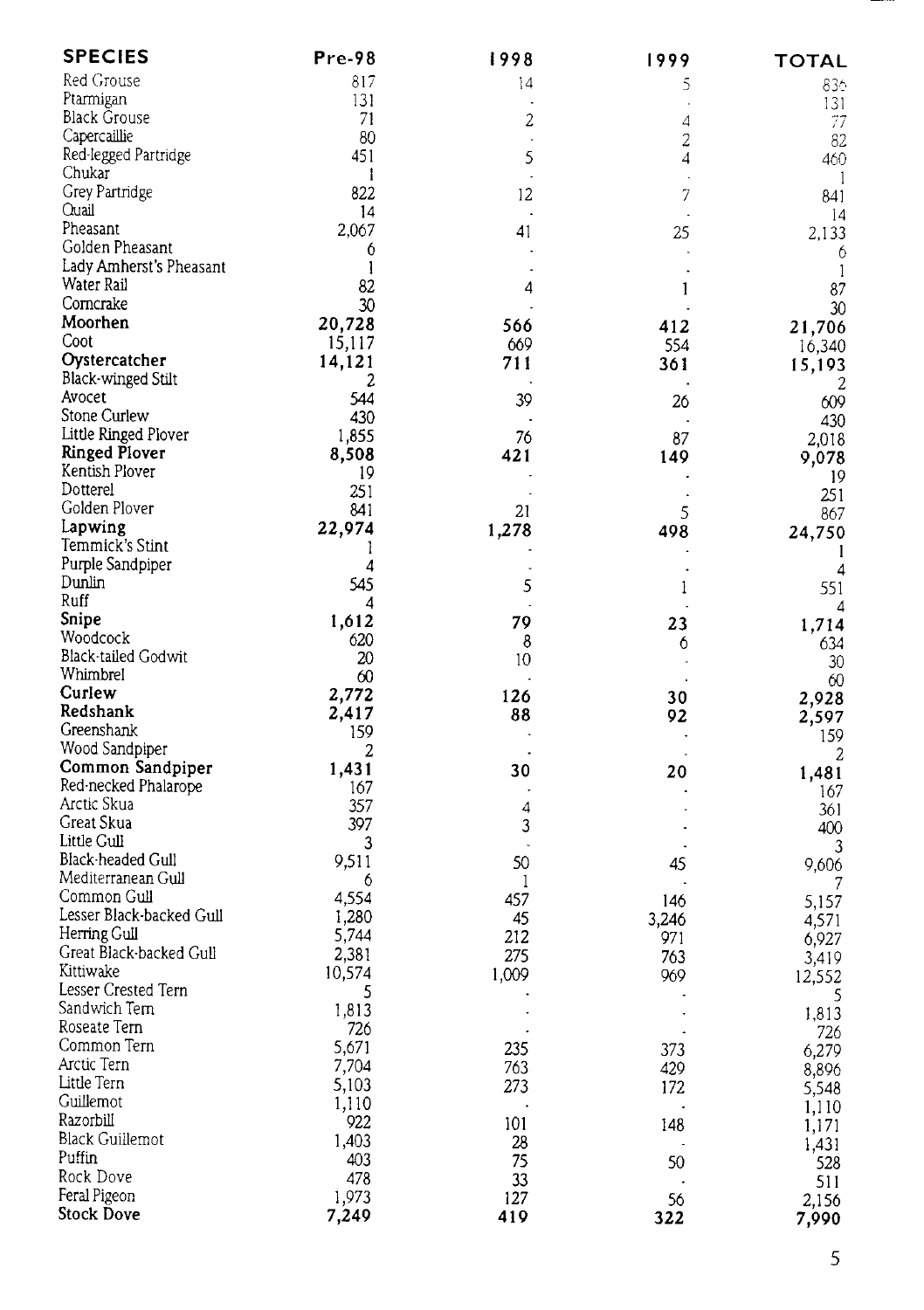| <b>SPECIES</b>                  | Pre-98  | 1998           | 1999                     | TOTAL   |
|---------------------------------|---------|----------------|--------------------------|---------|
| Woodpigeon                      | 24.351  | 773            | 665                      | 25,789  |
| Collared Dove                   | 4,172   | 187            | 100                      | 4,459   |
| Turtle Dove                     | 1,922   | 24             | 8                        | 1,954   |
| Ring-necked Parakeet            | 46      | $\overline{2}$ | $\overline{\phantom{a}}$ | 48      |
| Cuckoo                          | 2,023   | 43             | 42                       | 2,108   |
| Barn Owl                        | 4,223   | 400            | 413                      | 5,036   |
| Snowy Owl                       | 2       |                |                          |         |
| Little Owl                      | 1,726   | 110            | 72                       | 1,908   |
| Tawny Owl                       | 8,193   | 458            | 383                      | 9,034   |
| Long-eared Owl                  | 702     | 15             | 6                        | 723     |
| Short-eared Owl                 | 359     | 17             | 4                        | 380     |
| Nightjar                        | 1,481   | 32             | 50                       | 1,563   |
| Swift                           | 1,527   | 48             | 164                      | 1,739   |
| Kingfisher                      | 610     | 13             | 12                       | 635     |
|                                 | 1       |                | $\ddot{\phantom{a}}$     | -1      |
| Hoopoe                          | 23      |                | $\blacksquare$           | 23      |
| Wryneck                         | 348     | 15             | 12                       | 375     |
| Green Woodpecker                |         |                |                          |         |
| <b>Great Spotted Woodpecker</b> | 1,165   | 55             | 59                       | 1,279   |
| Lesser Spotted Woodpecker       | 175     | 9              | 7                        | 191     |
| Woodlark                        | 1,092   | 109            | 91                       | 1,292   |
| Skylark                         | 7,409   | 490            | 43                       | 7,942   |
| Sand Martin                     | 1,325   | 216            | 218                      | 1,759   |
| Swallow                         | 49,102  | 1,821          | 1,831                    | 52,754  |
| House Martin                    | 8,402   | 364            | 295                      | 9,061   |
| Tree Pipit                      | 1,599   | 48             | 14                       | 1,661   |
| Meadow Pipit                    | 8,974   | 204            | 146                      | 9,324   |
| Rock Pipit                      | 745     | 20             | 17                       | 782     |
| Yellow Wagtail                  | 987     | 5              | 2                        | 994     |
| Grey Wagtail                    | 5,440   | 121            | 117                      | 5,678   |
| Pied Wagtail                    | 8,950   | 284            | 209                      | 9,443   |
| Dipper                          | 9,128   | 247            | 158                      | 9,533   |
| Wren                            | 14,288  | 394            | 356                      | 15,038  |
| Dunnock                         | 29,130  | 336            | 244                      | 29,710  |
| Robin                           | 19,220  | 432            | 383                      | 20,035  |
| Nightingale                     | 443     | 12             | 6                        | 461     |
| Bluethroat                      | 1       | $\cdot$        | $\ddot{\phantom{a}}$     | 1       |
| Black Redstart                  | 146     | 5              | 11                       | 162     |
| Redstart                        | 5,974   | 182            | 136                      | 6,292   |
| Whinchat                        | 1,987   | 158            | 107                      | 2,252   |
| Stonechat                       | 2,792   | 172            | 191                      | 3,155   |
| Wheatear                        | 3,416   | 166            | 132                      | 3,714   |
| Ring Ouzel                      | 1,513   | 71             | 105                      | 1,689   |
| Blackbird                       | 124,333 | 1,745          | 1,333                    | 127,411 |
| Fieldfare                       | 7       |                |                          | 7       |
| Song Thrush                     | 71,343  | 709            | 595                      | 72,647  |
| Redwing                         | 113     |                |                          | 113     |
| Mistle Thrush                   | 7.546   | 151            | 99                       | 7,796   |
| Cetti's Warbler                 | 26      | 2              |                          | 28      |
| Grasshopper warbler             | 369     | 3              | 1                        | 373     |
| Savi's warbler                  | 2       |                |                          | 2       |
| Sedge Warbler                   | 4,560   | 73             | 66                       | 4,699   |
| Marsh Warbler                   | -168    |                |                          | 168     |
| Reed Warbler                    | 12,118  | 799            | 763                      | 13,680  |
| Dartford Warbler                | 445     | 8              | 8                        | 461     |
| Lesser Whitethroat              | 828     | 10             | 10                       | 848     |
| Whitethroat                     | 5,776   | 68             | 59                       | 5,903   |
| Garden Warbler                  | 1,894   | 48             | 48                       | 1,990   |
| Blackcap                        | 3,203   | 103            | 90                       | 3,396   |
| Wood Warbler                    |         |                |                          | 2,411   |
|                                 | 2,335   | 36             | 40                       |         |
| Chiffchaff                      | 2,681   | 165            | 77                       | 2,923   |
| Willow Warbler                  | 12,063  | 243            | 193                      | 12,499  |
| Goldcrest                       | 782     | 4              | 16                       | 802     |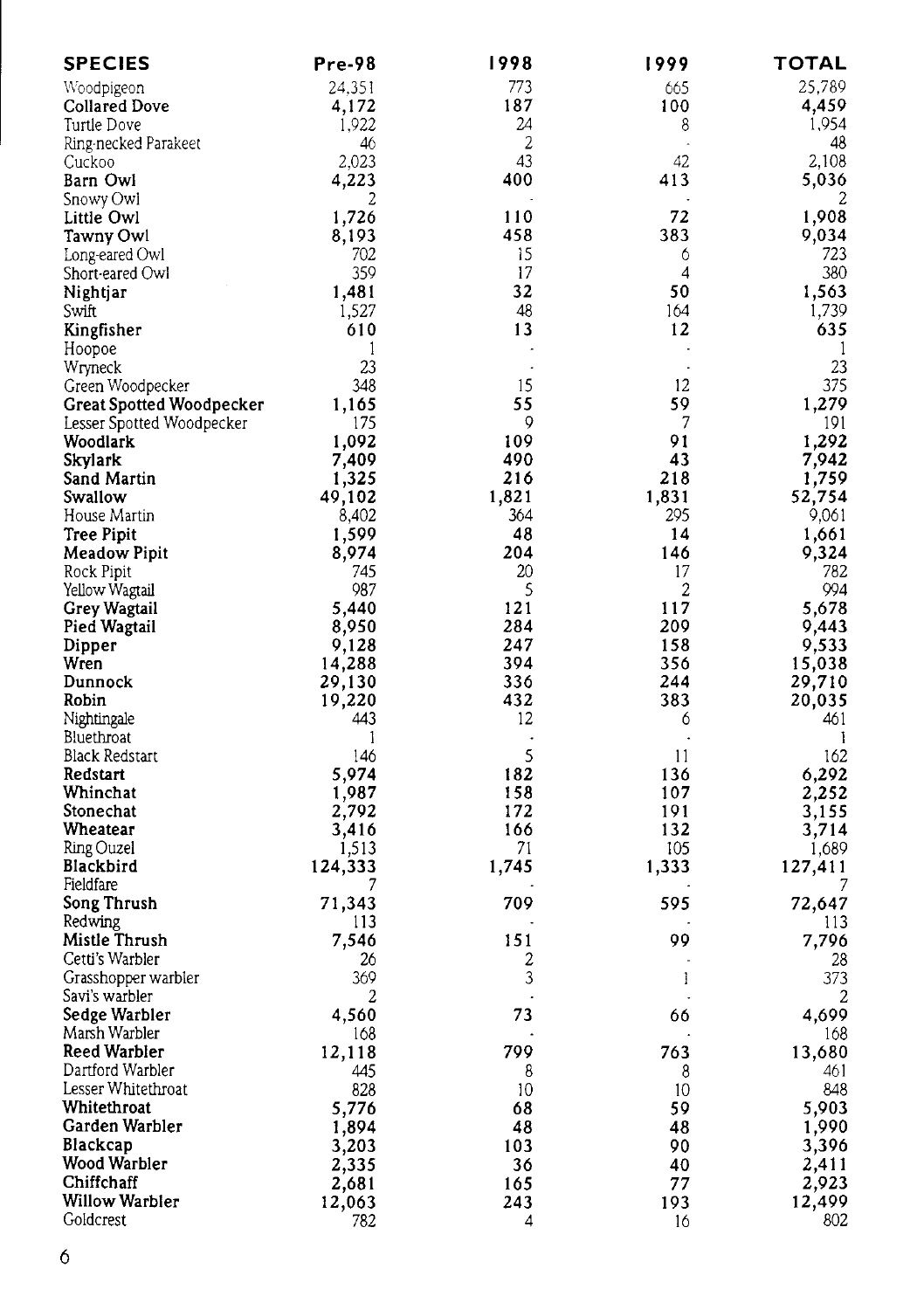| <b>SPECIES</b>         | Pre-98         | 1998   | 1999   | TOTAL     |
|------------------------|----------------|--------|--------|-----------|
| Firecrest              | Q              |        |        |           |
| Spotted Flycatcher     | 10,306         | 192    | 148    | 10,646    |
| Pied Flycatcher        | 35,052         | 1,628  | 1,100  | 37,780    |
| Bearded Tit            | 103            | 49     | 50     | 202       |
| Long-tailed Tit        | 5,109          | 235    | 148    | 5,492     |
| Marsh Tit              | 1,321          | 44     | 49     | 1,414     |
| Willow Tit             | 442            | 12     | 7      | 461       |
| Crested Tit            | 364            | 25     | 14     | 403       |
| Coal Tit               | 4,944          | 127    | 101    | 5,172     |
| <b>Blue Tit</b>        | 79,717         | 4,337  | 3,844  | 87,898    |
| Great Tit              | 49,755         | 3,020  | 2,864  | 55,639    |
| Nuthatch               | 3,045          | 172    | 140    | 3,357     |
| Treecreeper            | 2,311          | 56     | 52     | 2,419     |
| Short-toed Treecreeper | 1              |        |        | 1         |
| Golden Oriole          | 41             |        |        | 41        |
| Red-backed Shrike      | 256            |        |        | 256       |
| Jay                    | 1,465          | 40     | 19     | 1,524     |
| Magpie                 | 7,261          | 245    | 107    | 7,613     |
| Chough                 | 634            | 38     | 27     | 699       |
| Jackdaw                | 6,396          | 380    | 233    | 7,009     |
| Rook                   | 11,541         | 1,270  | 585    | 13,396    |
| Carrion Crow           | 6,948          | 229    | 147    | 7,324     |
| Hooded Crow            | 1,089          | 26     | 9      | 1,124     |
| Raven                  | 3,163          | 202    | 173    | 3,538     |
| Starling               | 14,823         | 386    | 314    | 15,523    |
| House Sparrow          | 12,268         | 303    | 149    | 12,720    |
| Tree Sparrow           | 15,887         | 545    | 507    | 16,939    |
| Chaffinch              | 21,246         | 384    | 323    | 21,953    |
| <b>Brambling</b>       | 2              |        |        | 2         |
| Serin                  | 1              |        |        | 1         |
| Greenfinch             | 13,524         | 184    | 120    | 13,828    |
| Goldfinch              | 3,057          | 35     | 30     | 3,122     |
| Siskin                 | 76             | 6      | 3      | 85        |
| Linnet                 | 26,873         | 208    | 252    | 27,333    |
| Twite                  | 853            | 2      | 6      | 861       |
| Redpoll                | 1,302          | 7      | 4      | 1,313     |
| Common Crossbull       | 150            | 3      |        | 153       |
| Parrot Crossbill       | $\overline{4}$ |        |        | 4         |
| Scarlet Rosefinch      | 1              |        |        | 1         |
| Bullfinch              | 5.393          | 49     | 90     | 5,532     |
| Hawfinch               | 186            | 4      |        | 190       |
| Snow Bunting           | 193            | 9      |        | 202       |
| Yellowhammer           | 7,011          | 125    | 122    | 7,258     |
| Cirl Bunting           | 255            |        |        | 255       |
| <b>Reed Bunting</b>    | 7,680          | 88     | 63     | 7,831     |
| Corn Bunting           | 865            | 33     | 0      | 907       |
| <b>GRAND TOTAL</b>     | 1,097,552      | 40,070 | 36,850 | 1,174,472 |

NB A few records for some wildfowl species may relate to feral birds (eg Whooper Swan, Greylag Goose and Mallard).

Species highlighted in bold are those used within the BTO's Integrated Population Monitoring programme.

The totals for pre-1998 and 1998 have changed since those printed in *Nest Record News No. 15* due to the addition of cards received at the BTO after March 1999.